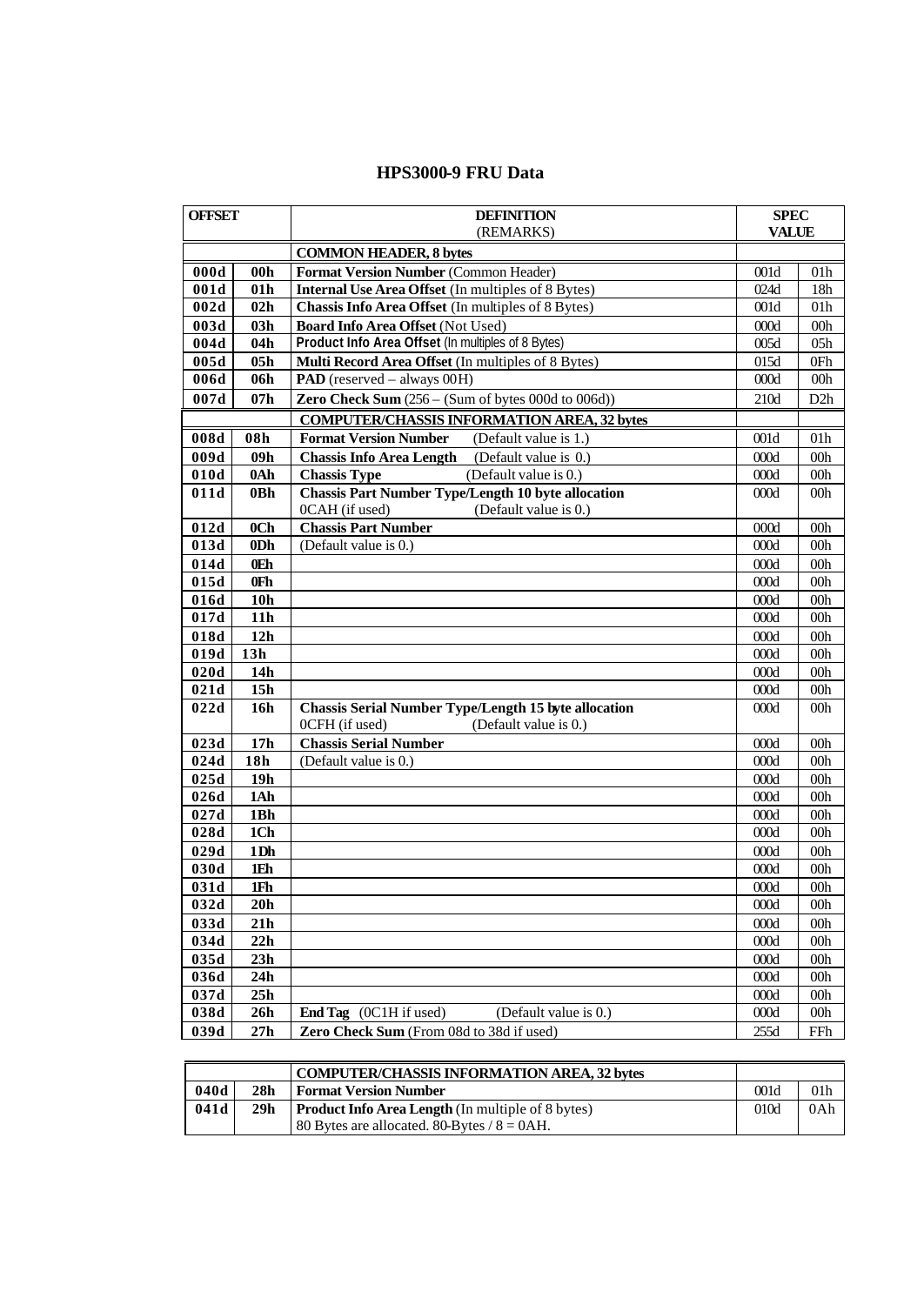| 042d         | 2Ah                                | Language                                         | 025d            | 19h             |
|--------------|------------------------------------|--------------------------------------------------|-----------------|-----------------|
|              |                                    | English = $19H$                                  |                 |                 |
| 043d         | 2Bh                                | <b>Manufacturer Name Type/Length (0C5H)</b>      | 197d            | C5h             |
|              |                                    | 7-6: (11)b, 8-Bit ASCII + Latin 1,               |                 |                 |
|              |                                    | 5-0: (000101)b, 5-Byte Allocation                |                 |                 |
|              |                                    | <b>Manufacturer Name</b><br>E                    |                 |                 |
| 044d<br>045d | 2Ch                                | "N"                                              | 069d            | 45h             |
| 046d         | 2D <sub>h</sub><br>2E <sub>h</sub> | "P"                                              | 078d<br>080d    | 4Eh<br>50h      |
| 047d         | 2Fh                                | (4, 9)                                           | 032d            | 20h             |
| 048d         | 30h                                | (0, 9)                                           | 032d            | 20 <sub>h</sub> |
| 049d         | 31h                                | <b>Product Name Type/Length (0CEH)</b>           | 206d            | <b>CEh</b>      |
|              |                                    | 7-6: (11)b, 8-Bit ASCII + Latin 1,               |                 |                 |
|              |                                    | 5-0: (001110)b, 14-Byte Allocation               |                 |                 |
|              |                                    | <b>Product Name</b>                              |                 |                 |
| 050d         | 32 <sub>h</sub>                    | H                                                | 072d            | 48h             |
| 051d         | 33 <sub>h</sub>                    | "P"                                              | 080d            | 50h             |
| 052d         | 34h                                | ``S"                                             | 083d            | 53h             |
| 053d         | 35 <sub>h</sub>                    | $\lq\lq\lq\lq$                                   | 051d            | 33h             |
| 054d         | 36h                                | $\lq\lq 0$                                       | 048d            | 30 <sub>h</sub> |
| 055d         | 37h                                | $\lq\lq 0$                                       | 048d            | 30 <sub>h</sub> |
| 056d         | 38h                                | $\lq\lq 0$                                       | 048d            | 30h             |
| 057d         | 39h                                | $\cdots$                                         | 045d            | 2Dh             |
| 058d         | 3Ah                                | Q                                                | 057d            | 39h             |
| 059d         | 3Bh                                |                                                  | 000d            | 00h             |
| 060d         | 3Ch                                |                                                  | 000d            | 00h             |
| 061d         | 3Dh                                |                                                  | 000d            | 00h             |
| 062d         | 3Eh                                |                                                  | 000d            | 00h             |
| 063d         | 3Fh                                |                                                  | 000d            | 00 <sub>h</sub> |
| 064d         | 40hH                               | Part/Model Number Type/Length (0CAH)             | $200\mathrm{d}$ | C8h             |
|              |                                    | 7-6: (11)b, 8-Bit ASCII + Latin 1,               |                 |                 |
|              |                                    | 5-0: (001000)b, 8-Byte Allocation                |                 |                 |
|              |                                    | <b>Power Supply Spare Kit Number</b>             |                 |                 |
|              |                                    | Power Supply Spare Kit Number                    |                 |                 |
| 065d         | 41 <sub>h</sub>                    | <b>NOT APPLICABLE</b>                            | 000d            | 00 <sub>h</sub> |
| 066d         | 42h                                |                                                  | 000d            | 00h             |
| 067d         | 43h                                |                                                  | 000d            | 00h             |
| 068d         | 44h                                |                                                  | 000d            | 00h             |
| 069d         | 45h                                |                                                  | 000d            | 00h             |
| 070d         | 46h                                |                                                  | 000d            | 00h             |
| 071d<br>072d | 47h<br>48h                         |                                                  | 000d<br>000d    | 00h<br>00h      |
|              |                                    |                                                  |                 |                 |
|              |                                    | <b>Product Version Number Type/Length (0C2H)</b> |                 |                 |
|              |                                    | 7-6: (11)b, 8-Bit ASCII + Latin 1,               |                 |                 |
| 073d         | 49h                                | 5-0: (000010)b, 2-Byte Allocation                | 194d            | C2h             |
|              |                                    | <b>Product Version Number / Auto Rev</b>         |                 |                 |
| 074d         | 4Ah                                |                                                  | XXXd            | XXh             |
| 075d         | 4Bh                                | *SHOULD TRACK MODEL REVISION on IPS Sec. 1.2     | XXXd            | XXh             |
|              |                                    | <b>Product Serial Number Type/Length (0CDH)</b>  |                 |                 |
|              |                                    | *PRODUCT SERIAL NUMBER IS BASED ON ASTEC         |                 |                 |
|              |                                    | SERIAL NUMBER FORMAT P/N: 417-00201000           |                 |                 |
| 076d         | 4Ch                                | 7-6: $(11)$ b, 8-Bit ASCII + Latin 1,            | 205d            | CDh             |
|              |                                    | 5-0: (001101)b, 13-Byte Allocation               |                 |                 |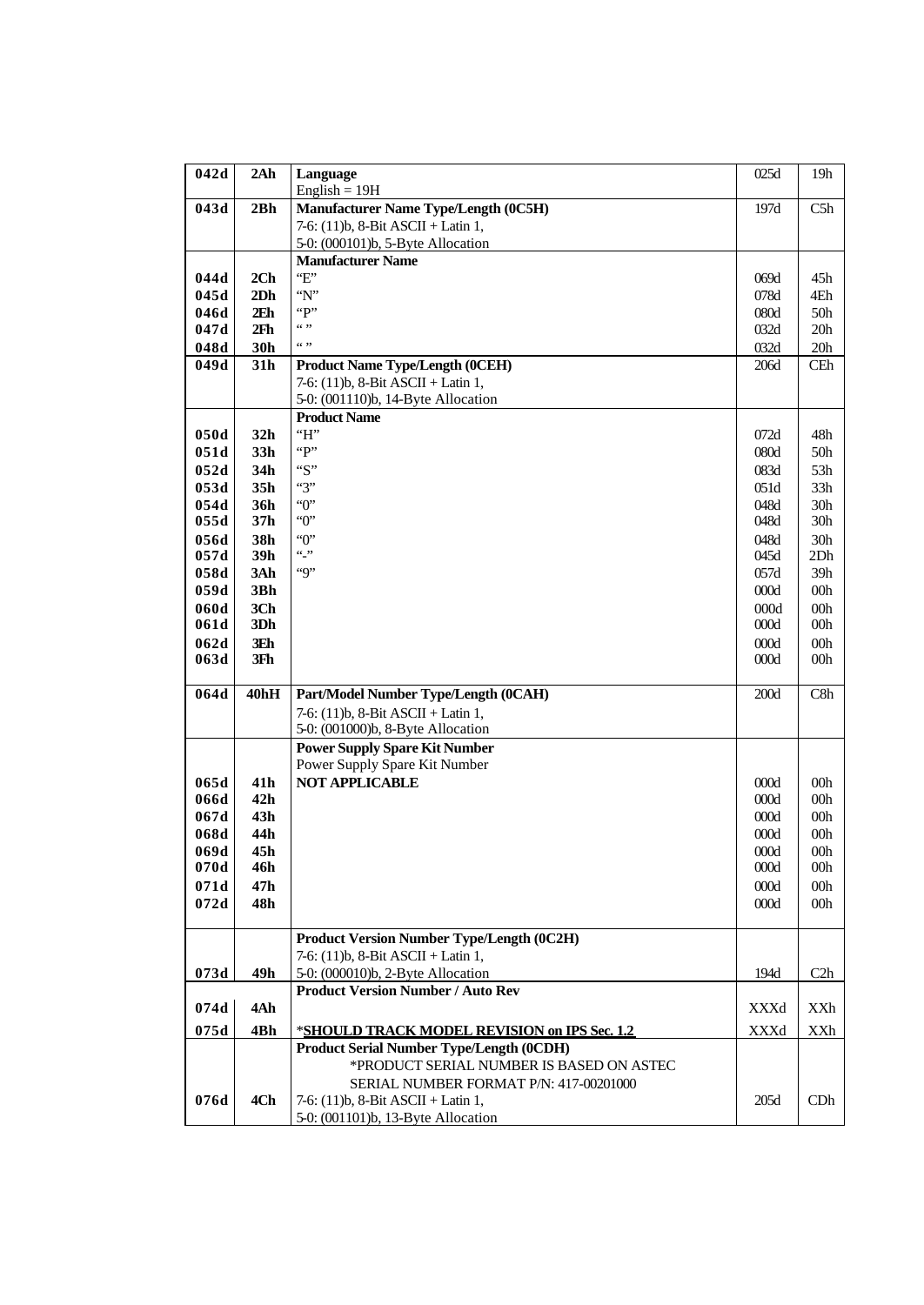|              |            | <b>Product Serial Number: MODEL ID</b>                                            |              |                                     |
|--------------|------------|-----------------------------------------------------------------------------------|--------------|-------------------------------------|
| 077d         | 4Dh        | H                                                                                 | 072d         | 48h                                 |
| 078d         | 4Eh        | $\lq\lq 0$                                                                        | 048d         | 30h                                 |
| 079d         | 4Fh        | ``8"                                                                              | 056d         | 38h                                 |
| 080d 50h     |            | "1"                                                                               | 049d         | 31h                                 |
|              |            | Product Serial Number: MANUFACTURING YEAR AND WEEK                                |              |                                     |
|              |            | <b>CODE</b>                                                                       |              |                                     |
|              |            | *REFER TO 417-00201000 FOR DETAILS                                                |              |                                     |
| 081d         | 51h        |                                                                                   | XXXd         | XXh                                 |
| 082d         | 52h        |                                                                                   | XXXd         | XXh                                 |
|              |            | Product Serial Number: UNIQUE SERIAL NUMBER<br>*REFER TO 417-00201000 FOR DETAILS |              |                                     |
| 083d         | 53h        |                                                                                   | XXXd         | XXh                                 |
| 084d         | 54h        |                                                                                   | XXXd         | XXh                                 |
| 085d         | 55h        |                                                                                   | XXXd         | XXh                                 |
| 086d         | 56h        |                                                                                   | XXXd         | XXh                                 |
|              |            | Product Serial Number: MODEL REVISION                                             |              |                                     |
|              |            | *SHOULD TRACK MODEL REVISION on IPS Sec. 1.2                                      |              |                                     |
| 087d         | 57h        |                                                                                   | XXXd         | XXh                                 |
| 088d         | 58h        |                                                                                   | XXXd         | <b>XXh</b>                          |
|              |            | Product Serial Number: MANUFACTURING LOCATION                                     |              |                                     |
|              |            | *REFER TO 417-00201000 FOR DETAILS                                                |              |                                     |
| 089d 59h     |            | "P" (P for Laguna Philippines)                                                    |              |                                     |
| 090d         | 5Ah        | <b>ASSET TAG</b>                                                                  | 080d<br>200d | 50h<br>C8h                          |
|              |            | 7-6: (11)b, 8-Bit ASCII + Latin 1,                                                |              |                                     |
|              |            | 5-0: (001000)b, 8-Byte Allocation                                                 |              |                                     |
| 091d 5Bh     |            | <b>NO ASSET TAG</b>                                                               | 000d         | 00h                                 |
| 092d         | 5Ch        |                                                                                   | 000d         | 00h                                 |
| $093d$ 5Dh   |            |                                                                                   | 000d         | 00h                                 |
| $094d$ 5Eh   |            |                                                                                   | 000d         | 00h                                 |
| 095d         | 5Fh        |                                                                                   | 000d         | 00h                                 |
| 096d         | 60h        |                                                                                   | 000d         | $00\,$                              |
| 097d         | <b>61h</b> |                                                                                   | 000d         | 00h                                 |
| 098d<br>099d | 62h<br>63h | FRU File ID                                                                       | 000d<br>209d | 00 <sub>h</sub><br>D <sub>1</sub> h |
|              |            | 7-6: $(11)b$ , 8-Bit ASCII + Latin 1,                                             |              |                                     |
|              |            | 5-0: (010001)b, 17-Byte Allocation                                                |              |                                     |
|              |            |                                                                                   |              |                                     |
|              |            | "Should track latest EEPROM Revision on IPS Sec. 1.2"                             |              |                                     |
| 100d         | 64h        | <b>NOT APPLICABLE</b>                                                             | 000d         | 00 <sub>h</sub>                     |
| 101d         | 65h        |                                                                                   | 000d         | 00 <sub>h</sub>                     |
| 102d         | 66h        |                                                                                   | 000d         | 00 <sub>h</sub>                     |
| 103d         | 67h        |                                                                                   | 000d         | 00 <sub>h</sub>                     |
| 104d         | 68h        |                                                                                   | 000d         | 00h                                 |
| 105d         | 69h        |                                                                                   | 000d         | 00h                                 |
| 106d<br>107d | 6Ah<br>6Bh |                                                                                   | 000d<br>000d | 00h<br>00h                          |
| 108d         | 6Ch        |                                                                                   | 000d         | 00 <sub>h</sub>                     |
| 109d         | 6Dh        |                                                                                   | 000d         | 00h                                 |
| 110d         | 6Eh        |                                                                                   | 000d         | 00h                                 |
| 111d         | 6Fh        |                                                                                   | 000d         | 00h                                 |
| 112d         | <b>70h</b> |                                                                                   | 000d         | 00h                                 |
| 113d         | 71h        |                                                                                   | $000d$       | 00h                                 |
| 114d         | 72h        |                                                                                   | 000d         | 00 <sub>h</sub>                     |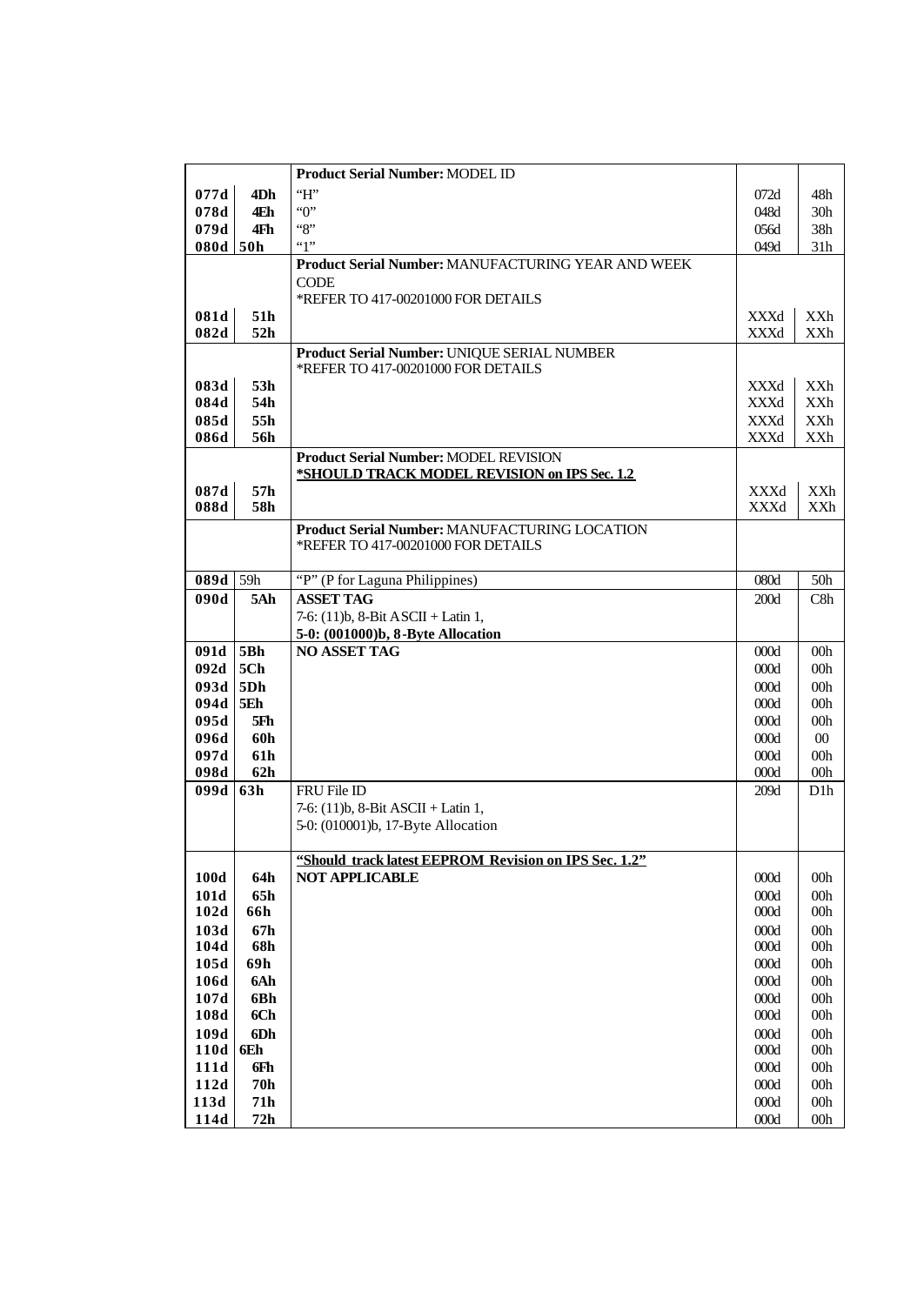| 115d | 73h |                                        | 000d | 00h |
|------|-----|----------------------------------------|------|-----|
| 116d | 74h |                                        | 000d | 00h |
| 117d | 75h | <b>End of Fields Marker</b>            | 193d |     |
| 118d | 76h | <b>RESERVED</b>                        | 000d | 00h |
| 119d | 77h | <b>Zero Checksum From 040d to 118d</b> | XXXd |     |

|      |            | <b>MULTI RECORD AREA:</b> Power Supply Information 72 Bytes                         |              |                        |
|------|------------|-------------------------------------------------------------------------------------|--------------|------------------------|
|      |            | <b>Power Supply Record Header</b>                                                   |              |                        |
| 120d | 78h        | <b>Record Type ID</b> ( $0x00$ = Power Supply Information)                          | 000d         | 00 <sub>h</sub>        |
| 121d | 79h        | $7: (0)$ <sub>b</sub> , End of List                                                 | 002d         | 02h                    |
|      |            | 6-4: (000)b, Reserved                                                               |              |                        |
|      |            | 3-0: (0010)b, Record Format Version                                                 |              |                        |
| 122d | 7Ah        | <b>Record Length: 24 Bytes</b>                                                      | 024d         | 18 <sub>h</sub>        |
| 123d | 7Bh        | Record Checksum (Zero Checksum From 125d To 148d)                                   | 100d         | 64h                    |
| 124d | 7Ch        | Header Checksum (Zero Checksum From 120d To 123d)                                   | 130d         | 82h                    |
|      |            | <b>Power Supply Record</b>                                                          |              |                        |
|      |            | <b>Overall Capacity (Watts)</b>                                                     |              |                        |
| 125d | 7Dh        | 15-12: (0000)b, Reserved                                                            | 184d         | B <sub>8</sub> h       |
| 126d | 7Eh        | 11-0: (11111010000)b,                                                               | 011d         | 0Bh                    |
|      |            | 3000W                                                                               |              |                        |
|      |            | Stored with LSB first then MSB.                                                     |              |                        |
|      |            | Peak VA (Watts)                                                                     |              |                        |
| 127d | 7Fh        | 15-12: (0000)b, Reserved                                                            | 000d         | 00 <sub>h</sub>        |
| 128d | 80h        | 11-0: No peak VA rating                                                             | 000d         | 00 <sub>h</sub>        |
|      |            | Stored with LSB first then MSB.                                                     |              |                        |
|      |            | <b>Inrush Current</b> (Amps)                                                        |              |                        |
| 129d | 81h        | 40Amps                                                                              | 040d         | 28h                    |
|      |            | Inrush Interval (ms)                                                                |              |                        |
| 130d | 82h        | 0 <sub>ms</sub>                                                                     | 000d         | 00 <sub>h</sub>        |
|      |            | <b>Low End Input Voltage Range 1</b>                                                |              |                        |
| 131d | 83h        |                                                                                     | 000d         | 00 <sub>h</sub>        |
| 132d | 84h        |                                                                                     | 000d         | 00h                    |
|      |            | <b>High End Input Voltage Range 1</b>                                               |              |                        |
| 133d | 85h<br>86h |                                                                                     | 000d<br>000d | 00 <sub>h</sub><br>00h |
| 134d |            | Low End Input Voltage Range 2                                                       |              |                        |
| 135d | 87h        | $180V = 18000 (x10mV)$                                                              | 080d         | 50 <sub>h</sub>        |
| 136d | 88h        | Stored with LSB first then MSB.                                                     | 070d         | 46h                    |
|      |            | <b>High End Input Voltage Range 2</b>                                               |              |                        |
| 137d | 89h        | $264V = 26400 (x10mV)$                                                              | 032d         | 20 <sub>h</sub>        |
| 138d | 8Ah        | Stored with LSB first then MSB.                                                     | 103d         | 67h                    |
| 139d | 8Bh        | Low End Input Frequency Range, 47Hz                                                 | 047d         | 2Fh                    |
| 140d | 8Ch        | <b>High End Input Frequency Range, 63Hz</b>                                         | 063d         | 3Fh                    |
| 141d | 8Dh        | A/C Dropout Tolerance in ms, 12ms                                                   | 012d         | 0Ch                    |
| 142d | 8Eh        | <b>Binary Flags</b>                                                                 | 026d         | 1 A h                  |
|      |            | 7-5: (000)b, Reserved                                                               |              |                        |
|      |            | 4: (1)b, Tachometer Puls es per Rotation / Predictive Fail Polarity                 |              |                        |
|      |            | $(2 \text{ Pulses Per Rotation} = 1; 1 \text{ Pulse Per Rotation} = 0) \text{ OR }$ |              |                        |
|      |            | (Signal Asserted(1) Indicates Failure = $0$ ,                                       |              |                        |
|      |            | Signal Deasserted $(0)$ Indicates Failure = 1)                                      |              |                        |
|      |            | 3: (1)b, Hot Swap / Redundancy Support                                              |              |                        |
|      |            | 2: (0)b, AutoSwitch Support                                                         |              |                        |
|      |            | 1: (1)b, Power Factor Correction Support                                            |              |                        |
|      |            | 0: (0)b, Predictive Fail Support                                                    |              |                        |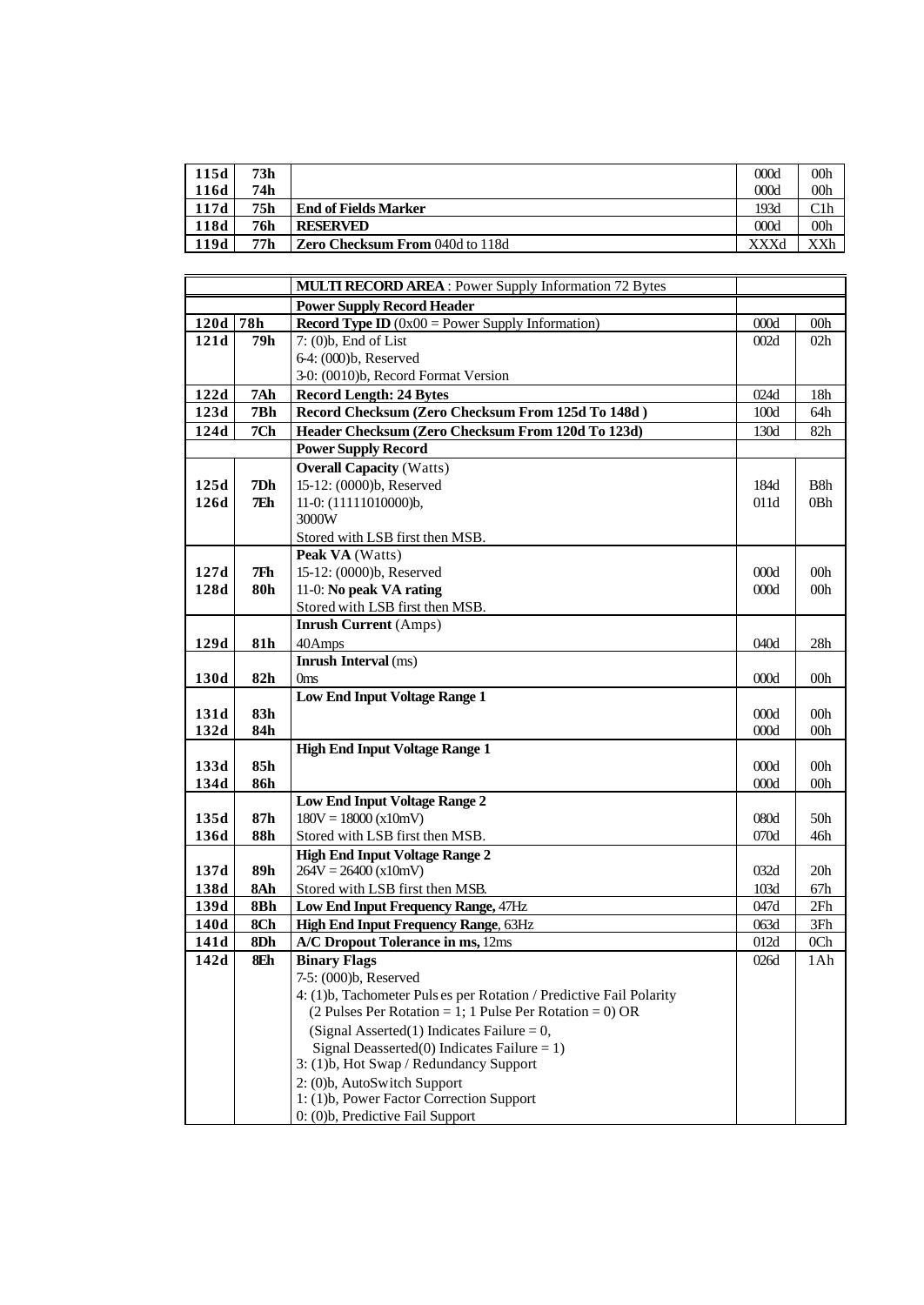|      |      | <b>Peak Wattage Capacity and Holdup Time</b>                         |      |                 |
|------|------|----------------------------------------------------------------------|------|-----------------|
| 143d | 8Fh  | 15-12: $(0000)b$ , Hold Up Time in Seconds = 00H (Not Specified)     | 000d | 00 <sub>h</sub> |
| 144d | 90h  | 11-0: $(00000000000)$ , Peak Capacity in Watts = 00H (Not Specified) | 000d | 00h             |
|      |      | <b>Combined Wattage</b>                                              |      |                 |
| 145d | 91 h | <b>NOT APPLICABLE</b>                                                | 000d | 00 <sub>h</sub> |
| 146d | 92h  |                                                                      | 000d | 00 <sub>h</sub> |
| 147d | 93h  |                                                                      | 000d | 00h             |
| 148d | 94h  | <b>Predictive Fail Tachometer Lower Threshold, Not applicable</b>    | 000d | 00 <sub>h</sub> |

|      |        | <b>48V DC Output Record Header</b>                |      |                 |
|------|--------|---------------------------------------------------|------|-----------------|
| 149d | 95h    | <b>Record Type ID</b> $(0x01 = DC$ Output)        | 001d | 01 <sub>h</sub> |
| 150d | 96h    | <b>End Of List/Record Format Version Number</b>   | 002d | 02h             |
|      |        | $7: (0)$ <sub>b</sub> , End of List               |      |                 |
|      |        | 6-4: (000)b, Reserved                             |      |                 |
|      |        | 3-0: (0010)b, Record Format Version               |      |                 |
| 151d | 97h    | <b>Record Length: 13 Bytes</b>                    | 013d | 0 <sub>Dh</sub> |
| 152d | 98h    | Record Checksum (Zero Checksum From 154d To 166d) | 194d | C2h             |
| 153d | 99h    | Header Checksum (Zero Checksum From 149d To 152d) | 46d  | 2E <sub>h</sub> |
|      |        | +48V DC Output Record                             |      |                 |
| 154d | 9Ah    | +48V Output Information                           | 001d | 01 <sub>h</sub> |
|      |        | $7: (0)b$ , Standby                               |      |                 |
|      |        | 6-4: (000)b, Reserved                             |      |                 |
|      |        | 3-0: (0001)b, Output Number 1                     |      |                 |
|      |        | <b>Nominal Voltage</b>                            |      |                 |
| 155d | 9Bh    | $48V = 4800 (x10mV)$                              | 192d | $C0$ h          |
| 156d | 9Ch    | Stored with LSB first then MSB.                   | 018d | 12h             |
|      |        | <b>Maximum Negative Voltage Deviation</b>         |      |                 |
| 157d | 9Dh    | $43.2V = 4320$ (x10mV)                            | 224d | <b>E0h</b>      |
| 158d | 9Eh    | Stored with LSB first then MSB.                   | 016d | 10 <sub>h</sub> |
|      |        | <b>Maximum Positive Voltage Deviation</b>         |      |                 |
| 159d | 9Fh    | $52.8V = 5280x(10mV)$                             | 160d | $A0$ h          |
| 160d | $A0$ h | Stored with LSB first then MSB.                   | 020d | 14h             |
|      |        | Ripple And Noise pk -pk 10Hz To 30MHz (mV)        |      |                 |
| 161d | A1h    | 480mV                                             | 224d | <b>E0h</b>      |
| 162d | A2h    | Stored with LSB first then MSB.                   | 001d | 01h             |
|      |        | <b>Minimum Current Draw</b> (10mA)                |      |                 |
| 163d | A3h    | $1A = 100 (x10mA)$                                | 100d | 64h             |
| 164d | A4h    | Stored with LSB first then MSB.                   | 000d | 00 <sub>h</sub> |
|      |        | <b>Maximum Current Draw</b> (10mA)                |      |                 |
| 165d | A5h    | $62.50A = 6250$ (x10mA)                           | 106d | 6Ah             |
| 166d | A6h    | Stored with LSB first then MSB.                   | 024d | 18h             |

|      |     | <b>5VSB DC Output Record Header</b>                      |      |                 |
|------|-----|----------------------------------------------------------|------|-----------------|
| 167d | A7h | <b>Record Type ID</b> $(0x01 = DC$ Output)               | 001d | 01 <sub>h</sub> |
|      |     | <b>End Of List/Record Format Version Number</b>          |      |                 |
| 168d | A8h | $7: (1)b$ , End of List                                  | 130d | 82h             |
|      |     | 6-4: (000)b, Reserved                                    |      |                 |
|      |     | 3-0: (0010)b, Record Format Version                      |      |                 |
| 169d | A9h | <b>Record Length: 20 Bytes</b>                           | 020d | 14h             |
| 170d | AAh | <b>Record Checksum</b> (Zero Checksum From 172d To 191d) | 219d | DBh             |
| 171d | Abh | Header Checksum (Zero Checksum From 167d To 170d)        | 142d | 8Eh             |
|      |     | <b>5VSB DC Output Record</b>                             |      |                 |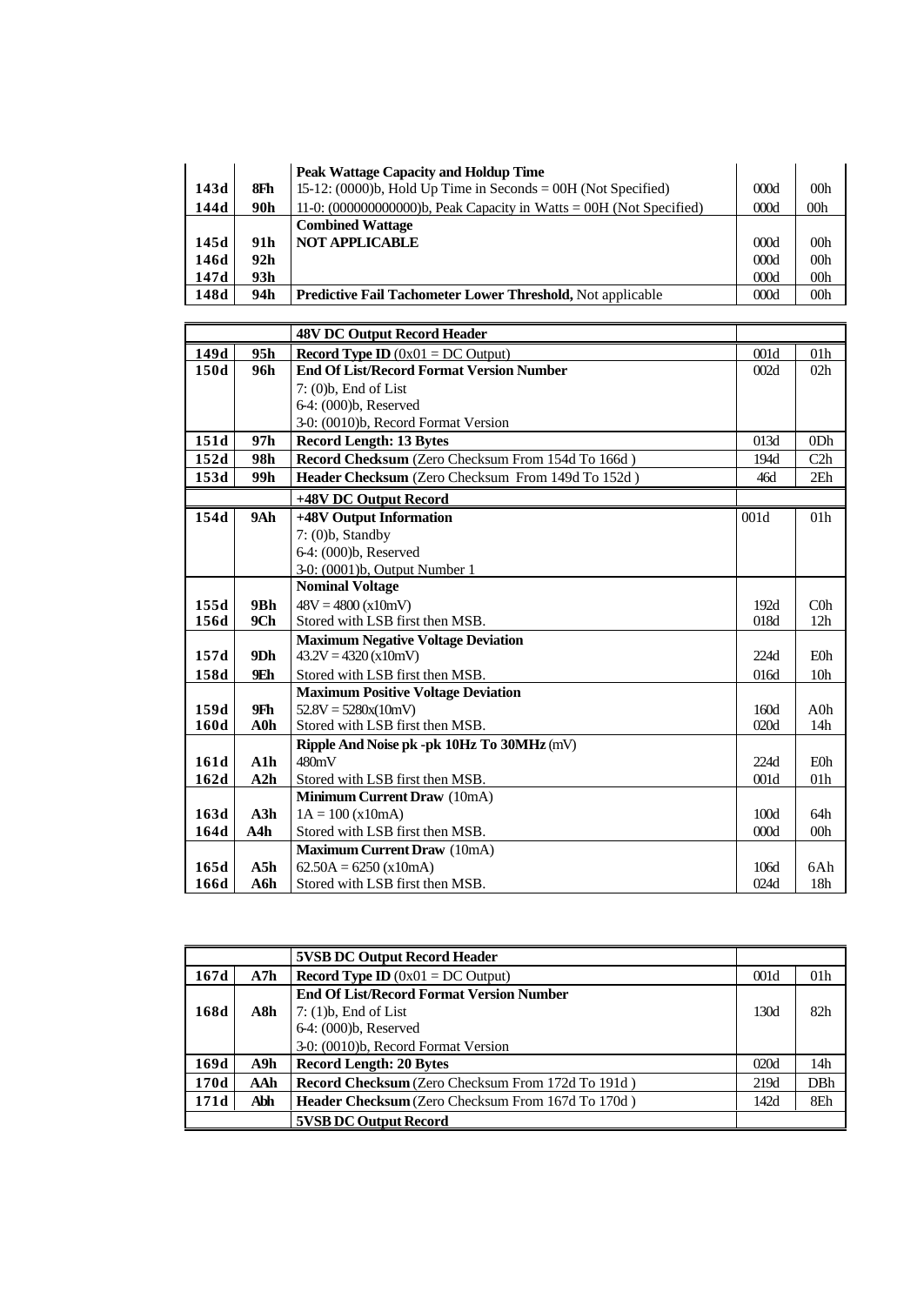| 172d | <b>ACh</b>  | <b>5VSB Output Information</b>                        | 130d | 82h             |
|------|-------------|-------------------------------------------------------|------|-----------------|
|      |             | 7: (1)b, Standby (Bit = 1 to indicate standby output) |      |                 |
|      |             | 6-4: (000)b, Reserved                                 |      |                 |
|      |             | 3-0: (0010)b, Output Number $2 = 010b$                |      |                 |
|      |             | <b>Nominal Voltage</b>                                |      |                 |
| 173d | ADh         | $5V = 500 (x10mV)$                                    | 244d | F4h             |
| 174d | <b>AEh</b>  | Stored with LSB first then MSB.                       | 001d | 01 <sub>h</sub> |
|      |             | <b>Maximum Negative Voltage Deviation</b>             |      |                 |
| 175d | <b>AFh</b>  | $4.8V = 480 (x10mV)$                                  | 224d | $E0$ h          |
| 176d | <b>B</b> 0h | Stored with LSB first then MSB.                       | 001d | 01 <sub>h</sub> |
|      |             | <b>Maximum Positive Voltage Deviation</b>             |      |                 |
| 177d | B1h         | $5.2V = 520$ (x10mV)                                  | 008d | 08 <sub>h</sub> |
| 178d | B2h         | Stored with LSB first then MSB.                       | 002d | 02h             |
|      |             | Ripple And Noise pk -pk 10Hz To 30MHz (mV)            |      |                 |
| 179d | B3h         | 100mV                                                 | 100d | 64h             |
| 180d | B4h         | Stored with LSB first then MSB.                       | 000d | 00 <sub>h</sub> |
|      |             | Minimum Current Draw (10mA)                           |      |                 |
| 181d | B5h         | $0.5A = 50(x 10mA)$                                   | 050d | 32 <sub>h</sub> |
| 182d | B6h         | Stored with LSB first then MSB.                       | 000d | 00 <sub>h</sub> |
|      |             | Maximum Current Draw (10mA)                           |      |                 |
| 183d | IB7h        | $3.00A = 300(x 10mA)$                                 | 044d | 2 <sub>Ch</sub> |
| 184d | <b>B8h</b>  | Stored with LSB first then MSB.                       | 001d | 01 <sub>h</sub> |
| 185d | B9h         | <b>Reserved</b>                                       | 000d | 00 <sub>h</sub> |
| 186d | <b>BAh</b>  | <b>Reserved</b>                                       | 000d | 00h             |
| 187d | <b>BBh</b>  | <b>Reserved</b>                                       | 000d | 00 <sub>h</sub> |
| 188d | <b>BCh</b>  | <b>Reserved</b>                                       | 000d | 00 <sub>h</sub> |
| 189d | <b>BDh</b>  | <b>Reserved</b>                                       | 000d | 00 <sub>h</sub> |
| 190d | <b>BEh</b>  | <b>Reserved</b>                                       | 000d | 00 <sub>h</sub> |
| 191d | BFh         | <b>Reserved</b>                                       | 000d | 00 <sub>h</sub> |

|      |                   | <b>INTERNAL USE AREA, 64 bytes</b>                        |      |                 |
|------|-------------------|-----------------------------------------------------------|------|-----------------|
| 192d | 0C <sub>0</sub> h | <b>Format Version Number</b>                              | 001d | 01h             |
|      |                   | 7:4 - reserved, write as 0000b                            |      |                 |
|      |                   | 3:0 -format version number $=$ 1h for this specification. |      |                 |
| 193d | C1h               |                                                           | 000d | 00 <sub>h</sub> |
| 194d | C2h               |                                                           | 000d | 00 <sub>h</sub> |
| 195d | C3h               |                                                           | 000d | 00h             |
| 196d | C4h               |                                                           | 000d | 00 <sub>h</sub> |
| 197d | C5h               |                                                           | 000d | 00 <sub>h</sub> |
| 198d | C6h               |                                                           | 000d | 00 <sub>h</sub> |
| 199d | C7h               |                                                           | 000d | 00 <sub>h</sub> |
| 200d | C8h               |                                                           | 000d | 00h             |
| 201d | C9h               |                                                           | 000d | 00 <sub>h</sub> |
| 202d | CAh               |                                                           | 000d | 00 <sub>h</sub> |
| 203d | CBh               |                                                           | 000d | 00h             |
| 204d | CC <sub>h</sub>   |                                                           | 000d | 00 <sub>h</sub> |
| 205d | CDh               |                                                           | 000d | 00 <sub>h</sub> |
| 206d | <b>CEh</b>        |                                                           | 000d | 00 <sub>h</sub> |
| 207d | <b>CFh</b>        |                                                           | 000d | 00 <sub>h</sub> |
| 208d | D <sub>0</sub> h  |                                                           | 000d | 00 <sub>h</sub> |
| 209d | D1h               |                                                           | 000d | 00 <sub>h</sub> |
| 210d | D2h               |                                                           | 000d | 00 <sub>h</sub> |
| 211d | D3h               |                                                           | 000d | 00 <sub>h</sub> |